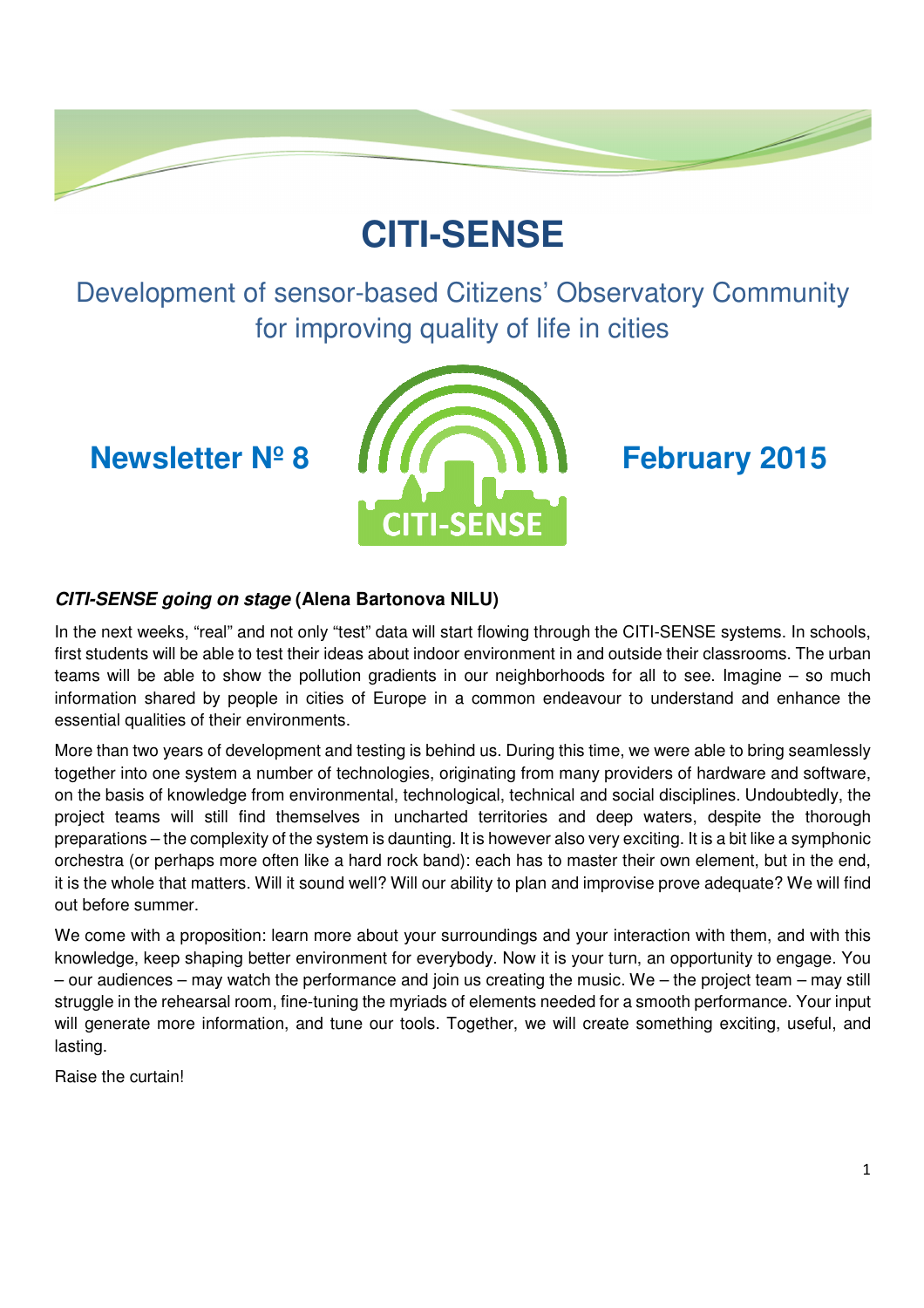

### **Open Conference "Citizens' Observatories: Empowering European Society" (Elena Turco, S&C)**

The Citizens' Observatories Projects are five FP7 projects funded under the topic ENV.2012.6.5-1 "Developing community-based environmental monitoring and information systems using innovative and novel earth observation applications" which started in autumn 2012. The projects aim to develop novel technologies and applications in the domain of Earth Observation, exploiting the capabilities offered by portable devices (smartphones, tablets, etc.) to enable an effective participation by citizens in environmental stewardship based on broad stakeholder and user involvement in support of both community and policy priorities.





The conference "Citizens' Observatories: Empowering European Society", organized on 4th December 2014 in Brussels, had the objective to raise awareness about the Citizens' Observatories concept and present first outcomes of the five projects after the first two years of work. The event, with more than 200 attendees, provided opportunities to engage with experts and practitioners working across a range of European citizen science initiatives and policy making bodies. Two round tables were addressing the concept of Citizens' Observatories from a strategic as well as from a technical point of view.

A high-level round table took place with different national and international stakeholders. The panelists discussed issues such as the validity of the Citizens' Observatories concept for environmental policy making, its added value and eventual drawbacks, the maturity of these initiatives and their sustainability. A second round table included representatives from the citizens' observatories projects and experts in Citizen Science who explored the technical and social challenges of these activities. The sustainability of citizen engagement over time, the ownership of the data collected by citizens or data preservation was some of the questions that were discussed.

In order to demonstrate more from the projects, a small exhibition was setup on the lobby of the venue, where the five projects presented posters and gave demonstrations during the breaks. CITI-SENSE had the opportunity to demonstrate the interplay between sensors and mobile phones in different case studies with the participation of several partners (NILU, ATEKNEA, TECNALIA, DNET, JSI, SINTEF, U-Hopper, S&C). The mobile sensors took measurements and sent the data to the CITI-SENSE server. Both, the CITI-SENSE web portals and mobile application can access the data from the server. The web portals were displaying data from static sensors while the mobile application was providing information about personal data from the mobile sensors or mobile connected sensors. The use of mobile applications provides a good basis for more citizen engagement by offering functionalities for feedback and personal perception of the surrounding environment.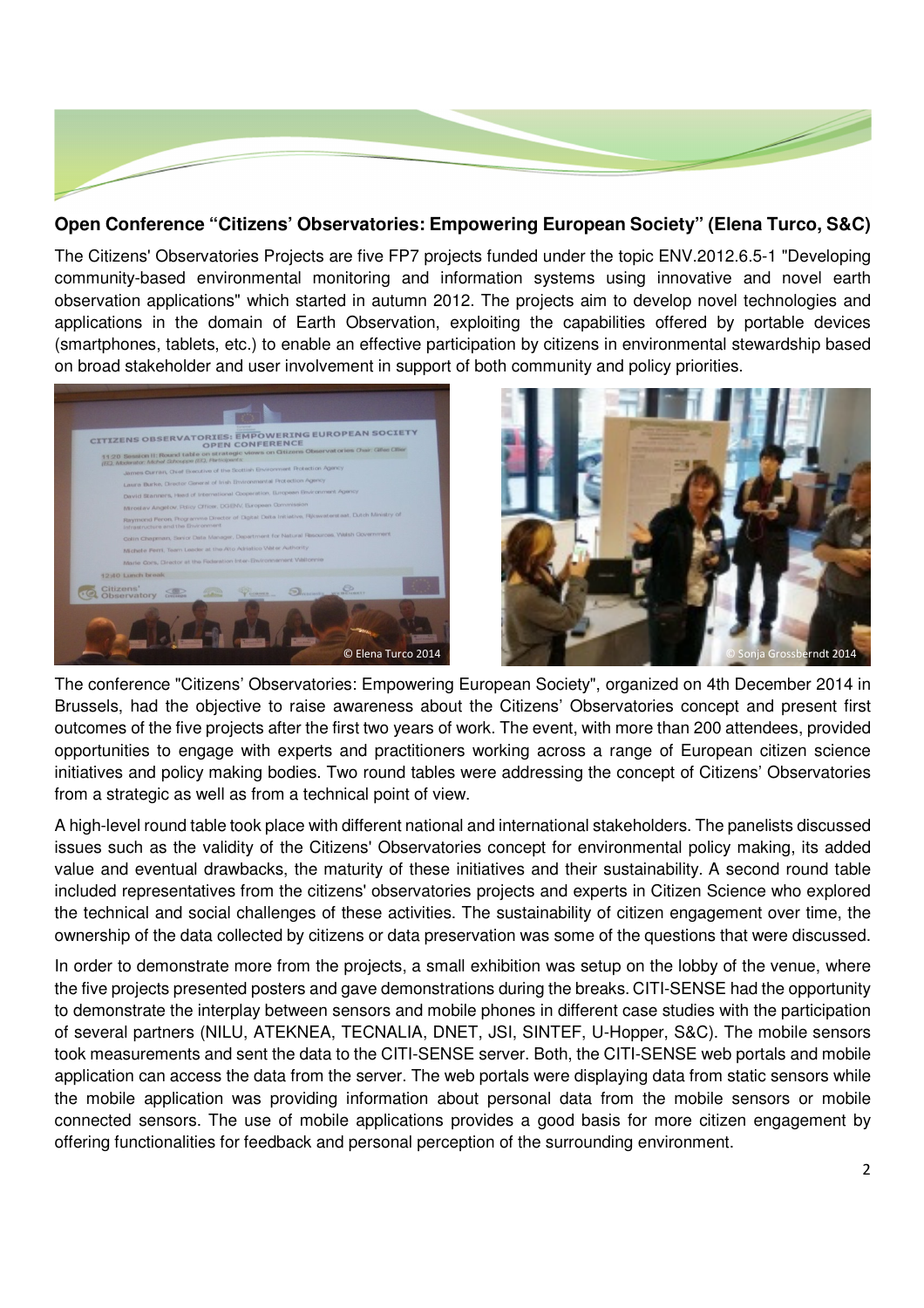

#### **Internal training on empowerment and participation**

After the successful internal workshop on participation and empowerment last autumn in Barcelona, we had to bring the planning of the empowerment initiatives (EIs) one step further. Before the beginning of the main project phase, that will start in spring, the liaison between the experts on empowerment and participation (WP5) and the people in charge of the EIs (Location Officers – LOs) had to become stronger. Thus, we arranged a meeting in Oslo for both WP5 partners and the LOs. The main aim was to look at the preparations of the EI from an empowerment/participation perspective and define areas that need further input from WP5.

This small scale meeting provided an excellent platform for the LOs to meet face-to-face with their contact persons from WP5 and discuss empowerment related issues in their EI. The discussions were not only limited to questions relating to one specific location, but they included also topics to discuss in small groups that were affecting several locations.

One of the topics was communication: How do we communicate internally, across WPs? How do we communicate with citizens and other stakeholders? Governance was another point on the agenda.





Another topic that has been discussed was evaluation. Evaluation has to accompany the whole empowerment process. Thus, a plan for the implementation has to be in place with clear aims so that we can measure if these aims were met and how efficient the whole process was. Since this project is very much a learning project, we will evaluate at the end also what we have learnt, but also the citizens and other stakeholders. Special attention will be given to participatory evaluation approaches and how they can implemented in each location.

Although we had a fruitful time, we have to continue strengthening the liaison between the locations and WP5 through regular telecons and personal contact. The full consortium meeting in March will provide another opportunity for personal contact, to exchange and bring the planning of the EI with regard to participation and empowerment to the next level with the aim to equip the LOs in the best possible way for the full implementation phase.